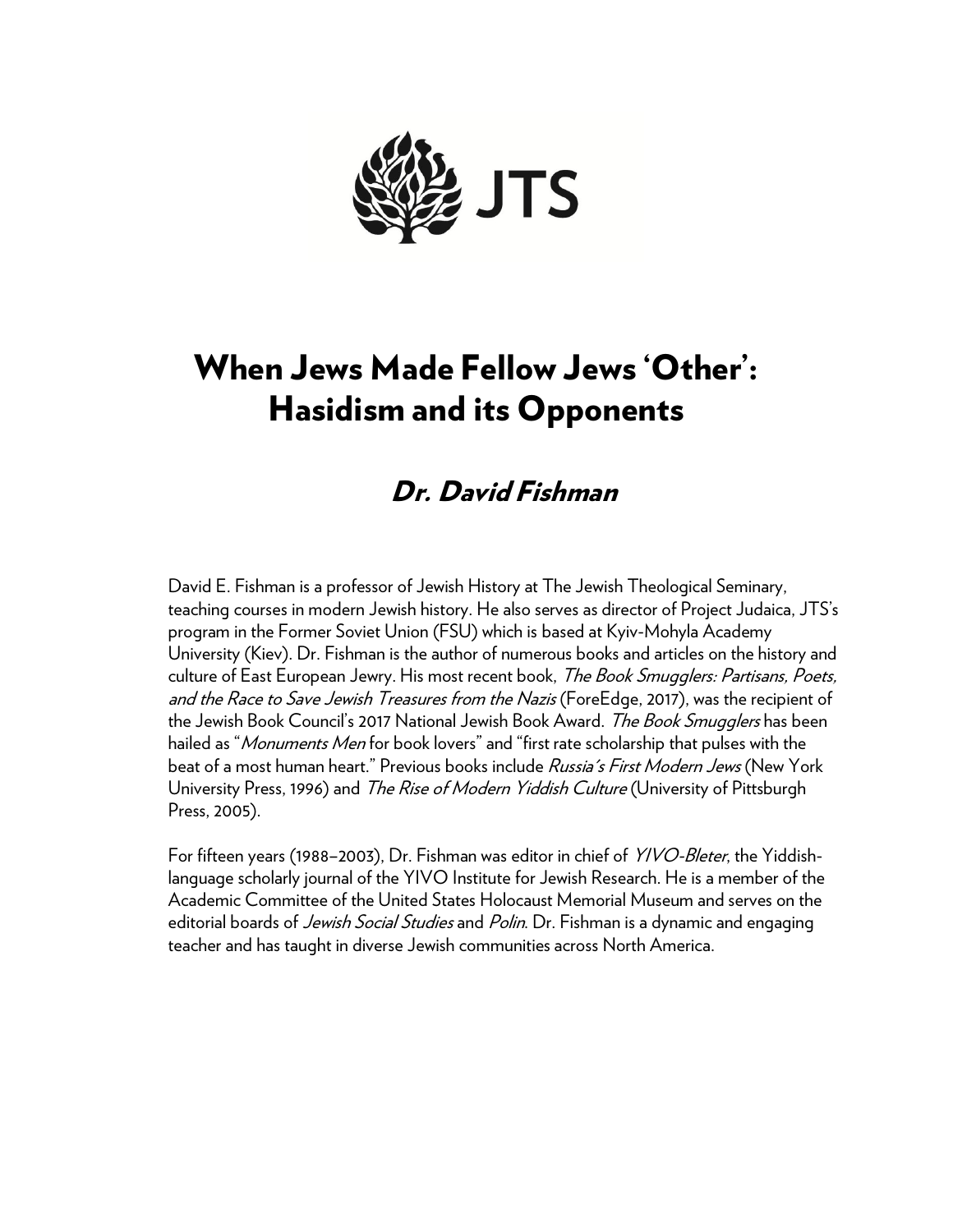#### 1. Rabbi Israel Ba'al Shem Tov, *Keter Shem Tov* 1:169, on *D'veikut*

Also known as the Besht; founder of Hasidism (Poland, c. 1700–1760). Keter Shem Tov is a collection of his interpretations of the Torah published in 1794.

It is a great thing to keep in mind always that you are with the Creator, and that He surrounds you on all sides, as it is written, "Happy is the man who, when he thinks not of God, [this is considered] to him as a sin" (Psalm 32:2). This means that the instant you stop thinking of your attachment (*deveikut*) to God, you incur a sin. You should be so attached (*davuk*) to God that you won't need to reconsider from time to time that you are with Him.…You should fulfill the verse "I have set the Lord always before me" (Psalm 16:8), as stated in Shulhan Arukh, Orah Hayyim, section 1.

מַעֲלָה גְדוֹלָה כְּשֵׁאַדָם מִחִשֶּׁב תַּמִיד שֶׁהוּא אֵצֵל הַבּוֹרֵא יִתְבַּרַךְּ, וְהוּא מַקִּיף אוֹתוֹ מִכּל צְדִדִיו, כְּמוֹ שֶׁכַּתוּב, אַשָּׁרֵי אִדָם לֹא יַחְ שֹׁב ה' [לוֹ עָ וֹן] (תהילים לב, ב). פי' כְּשֶׁרֵגַע אֵינוּ מְחַשֵּׁב בִּדְבֵיקוּת ה' יִתְבַּרַךְ, לוֹ עָוֹן. וְיִהְיֶה דַבוּק כָּל כַּךְּ שֶׁלֹּא יְהֵא צַרְיךָ לִיישֵׁב אֶת עַצמוֹ בְּכַל פַּעָם שֶׁהוּא אֶצְלוֹ יִתְבַּרַךָּ... וְיקַיֵים שָׁוִיתִי ה' לְנֶגְדִי תַמְיד (תהילים טז, ח), כּמוֹ שֶׁכַּתוּב בְּשׁוּלחַן עָ רוּך אוֹרַ ך חַ יִים סימן א'.

# 2. Rabbi Israel Ba'al Shem Tov, Keter Shem Tov 1:96, on Torah Lishmah

The main point of studying Torah is to attach (*yidbak*) oneself to the inner spiritual light of the Infinite One, which is contained in the letters of the Torah. That is what is called "study for its own sake." Regarding this Rabbi Meir taught: "Whoever studies Torah for its own sake merits many things, and the Torah's secrets are revealed to that person" (Pirkei Avot 6:1). This means that such a person will know the future and all that will happen to him from within the Torah.

... שֶׁעָיקָר עֶסֶק תּוֹרָה הוּא שֵׁיָּדְבַּק אֶת עצמוֹ אל פּנימיּוּת רוּחניוֹת אוֹר א״ס שֶׁבְּתוֹךְ אוֹתְיוֹת הַתּוֹרַה, שֶׁהוּא נִקְרַא לִימּוּד לְשָׁמַהּ. שֶׁבַּזֶּה אַמַר ר' מֵאִיר: כִּל העוֹסק בַּתּוֹרה לִשְׁמַהּ זוֹכַה לִדְבָרִים הַרְבֶּה, וּמְגַלִּין לוֹ רַזֵי תּוֹרַה, ר"ל שֶׁיֶּדַע עֶתְידוֹת וְכַל מְאוֹרְעוֹתִיו מִתּוֹךְ הִתּוֹרַה...

#### 3. Rabbi Israel Ba'al Shem Tov, Keter Shem Tov 1:229, on Simhah

Prayer that is said with great joy is certainly more worthy and desirable to God than prayer said with sadness and weeping. A parable for this: When a pauper asks, requests, and pleads before a human king, with great weeping, the king only gives him a small amount. But when a nobleman arranges for a king a great celebration, and in midst of his praises also makes his request, the king gives him a large gift, as is fitting for a nobleman.

...הַתְּפִילָה כַּשֶׁהָיא בְּשָׂמְחָה גְדוֹלָה, בַּוודָאי יוֹתֵר חַשׁוּב וּמִקוּבַּל לְפָנַיו יוֹתֵר מִתְפִילַה בְּעַצְבוּת וּבְכִיַּה. מַשָּׁל עַל זֶה: כִּשֶׁעַנִי שׁוֹאֵל וּמִבַקֵּשׁ וּמִתְחַנֵּן לִפְנֵי מֶלֶךְ בַּשָׂר וַדָם בִּבְכְיַּה גְדוֹלַה, אַף עַל פִּי כֵן אֵינוֹ נוֹתֵן לוֹ אֵלָא דִבְר מוּעָט. אֲבַל כְּשֶׁהַשָּׂר מְסַדֶּר לִפְנֵי מֶלֶךְ שָׂמְחָה גְדוֹלַה, וּמִתּוֹךְ הַשָּׁבַח מְבַקֵּשׁ גִּם בַּקָּשָׁתוֹ, אִז נוֹתֵן הַמֶּלֶךְ מִתְּנַה מְרוּבַה, כְּמוֹ שֶׁנּוֹתְנִים לְשְׂרַרוּת.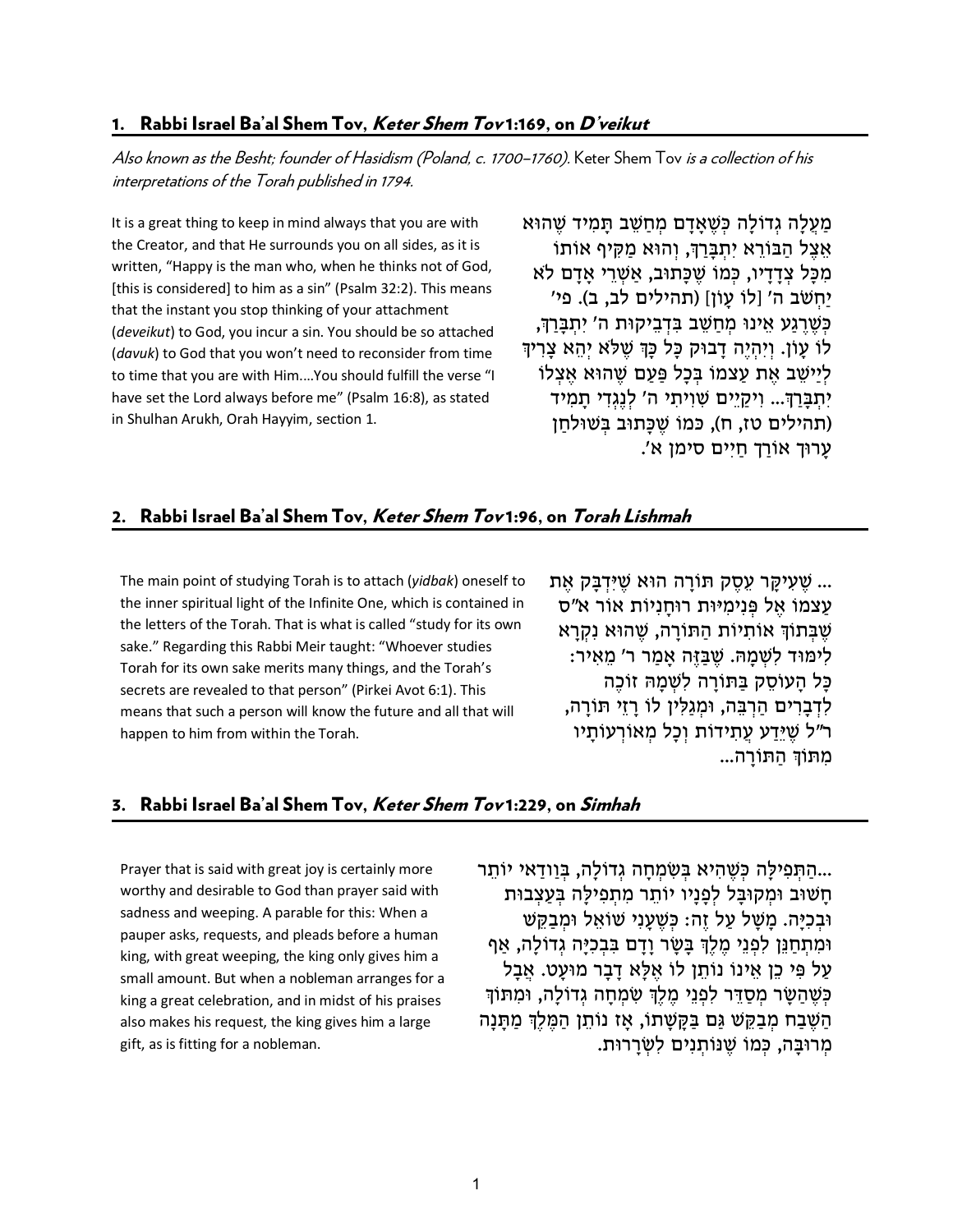#### 4. Shivhei HaBesht, compiled by Dov Ber of Linits, [1](#page-2-0)815<sup>1</sup>

The classic compilation of stories and legends about the Ba'aal Shem Tov, told by various rabbis, preachers, ritual slaughterers and teachers. Modern scholars struggle to separate out the historical and fantastic/miraculous strands of the stories.

Once they had to say Hallel, since it was either the first day of the Hebrew month or one of the intermediate days of Passover. Rabbi Abraham was reciting Shaharit before the ark, and the Besht was praying in his usual place…During the voiced eighteen benedictions [i.e., the repetition of the Amidah], the Besht trembled greatly as he always did while praying. Everyone who looked at the Besht while he was praying noticed this trembling… Rabbi Wolf Kotses, the Hasid, looked at his face. He saw that it was burning like a torch. The Besht's eyes were bulging … I already knew from his best disciples that he used to utter a great cry and pray louder than anyone else.

פּעִם אחת היוּ צְרִיכִים לֵאמֹר הַלֶּל, שֶׁהִיַה רֹאשׁ חוֹדֶשׁ אוֹ חוֹל הַמּוֹעֵד שֶׁל פֶּסַח, וְהִיַה רִבִּי אַבְרהם הנ״ל מִתְפַּלֶל תְּפִילִת שַׁחֲרִית לפני התּיבה והבעל שם טוֹב התפּלל בִּמְקוֹמוֹ....וּבִשָּׁמוֹנֵה עֵשָׂרֵה שֶׁל קוֹל רִם נתרעד הבַּעל שִׁם טוֹב רעדה גדוֹלה, והיה רוֹעֶד וְהוֹלֵךְ כִּדְרְכּוֹ לִרְעוֹד בִּתְפִילִתוֹ תִּמִיד, וּמִ י שֶׁ רָ אָה וֹתוֹא בִּ שְׁ עַ ת הַ תְּ פִ ילָּ ה רָ אָה הַרְעִידָה שֶׁלּוֹ....וּבַא הֶחַסִיד רַבִּי וולף קיצעס וְהְצִיץ בִּפְנִיו, וְהִנָּה בּוֹעָרוֹת כַּלְפִּידִים, וְעִינֵיו בּוּלְטוּ...כִּי כֵן שַׁמַעָתִּי כַּמַה פְּעָמִים מִבְּחִירַיו, כִּי הָיַה מְנַשֵּׂא רֹאשׁ כּוּלַם וְהָיַה מִתְפַּלֶל בּזעקה גדוֹלה.

# 5. Ban of the Hasidic Movement in Vilna, 177[2](#page-2-1)<sup>2</sup>

To our beloved brethren, the chosen of God, who follow the ways of their ancestors and observe the way of the Lord. You have surely heard that a new group has arisen, not imagined by our ancestors, who call themselves Hasidim. In every city they form an association of those who leave the [established] synagogues and houses of study, separating themselves from the community [see Avot 2:4]. "And the earth was split open by their uproar" (I Kings 1:40), the uproar of their house of prayer. Their practices are different, they have changed the liturgy coined by our sages….They have abandoned Torah study and spend all their days in frivolous speech and debauchery.… They dishonor the famous and extraordinary Torah scholars of our generation.…All their days are like holidays, and [they believe] they are rewarded for refraining from Torah study, as is well known...

אהוּבינוּ אַחינוּ בַּחִירִי ה', אַשָׁר הוֹלְכִים בְּדַרְכֵי אֲבוֹתֵיהֶם לִשְׁמוֹר דֶּרֶךְ ה'. הֲלֹא שְׁמַעְתֵּם אִם לֹא יְדַעְתֵּם, כִּי חֲדָשִׁים מקרוֹב בַּאוּ אַשָׁר לֹאַ שַׁעְרוּם אַבוֹתִינוּ, וּמְכַנִּים שָׁמַם חֵסְידִים. וּבִכְל עִיר וַעִיר ֿעוֹשִׂים אֲגוּדוֹת עִיזוּב בַּתֵי כְנֵסִיּוֹת וּבַתֵי מִדְרָשׁוֹת, רַק פּוֹרְשִׂים עַצְמַם מִן הַצִּיבּוּר. וַ תִּ בָּ קַ ע הָ אָרֶ ץ לְקוֹלָם (מלכים א, א, מ), לוֹק בֵּ ית תְּ פִ ילָתַָ ם. וְ דָ תֵ יהֶ ם שׁוֹנִים, בְּ שַׁ נּוֹת אֶת טַעֲמִם מַטְבֵּעָ שֶׁטַּבְעוּ חֲכַמִים....בַּטְלוּ תַּלְמוּד תּוֹרַה וּמִבְלִּים כַּל יִמֵיהֶם בִּדְבְרֵי היתוּל והֹללוֹת....

מְבַזִּים תַּלְמִידֵי חֵכָמִים מִפוּרְסָמִין יְחִידֵי הַדּוֹר...וְכָל יִמֵיהֶם כְּחַגִים וּמוֹעֲדִים,

<span id="page-2-0"></span><sup>1</sup> *In Praise of the Ba'al Shem Tov,* ed. and trans. Dan Ben Amos and Jerome M. Mintz (Bloomington: Indiana University Press, 1972), 50–51.

<span id="page-2-1"></span><sup>2</sup> In Mordechai Vilensky, *Hasidim u-Mitnagdim* (Jerusalem: Mossad Bialik, 1970), 62–63.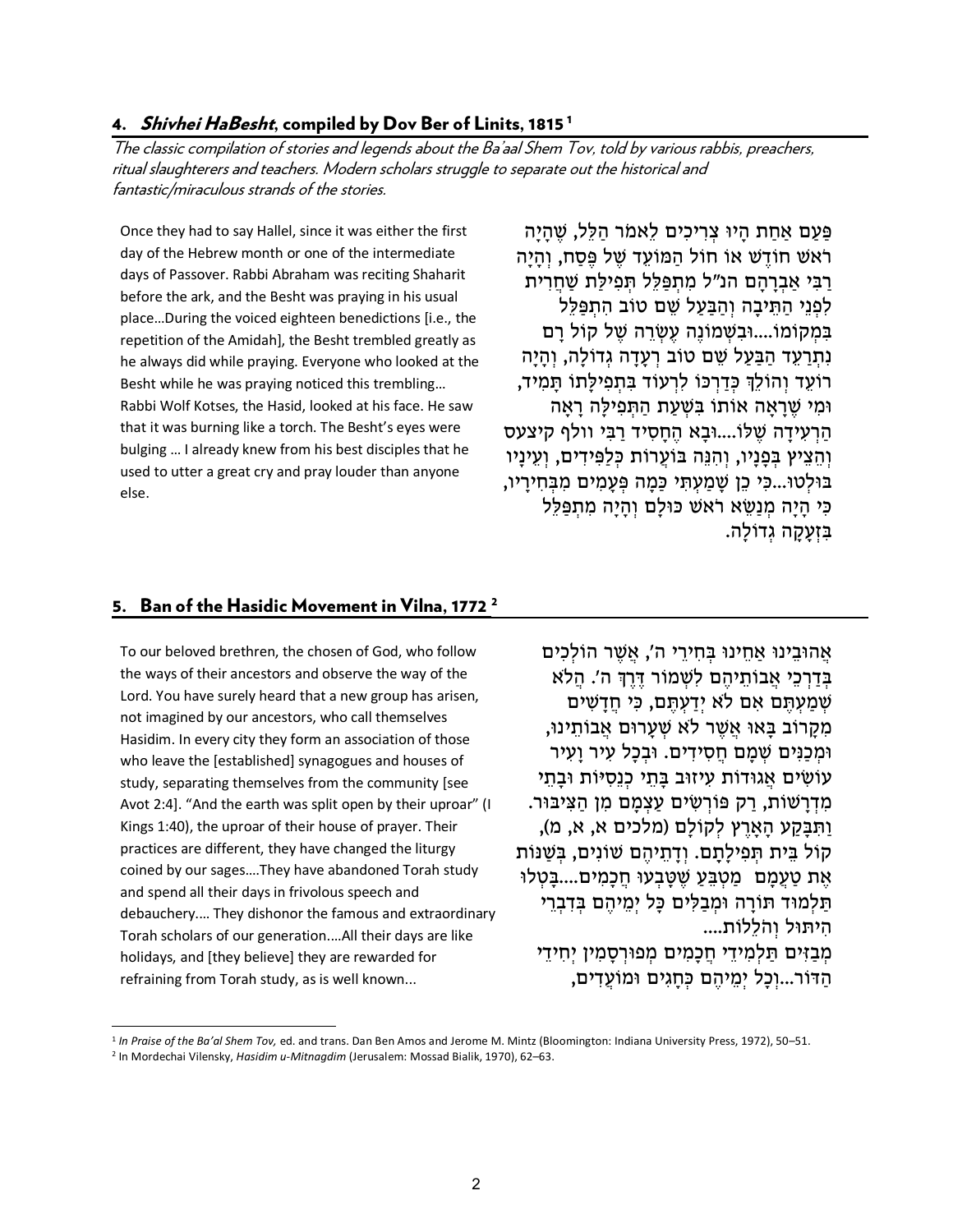Now please listen, brothers; take to heart and see the consequences of this sect…Aren't the earlier troubles we had from such sects enough?  $3$  Now a new one has sprung forth, "a stock sprouting poison weed and wormwood" (Deut. 29:17)….Whoever hears and sees these words should gird his loins like a man, and turn their evil intention against them, to fight them off and pursue them, as much as Jews have the ability. And from there we must disperse them so that they not gather in a minyan.

וּמְקִבְּלִים שַׂכָר עַל הַפְּרִישַׁה מִן הַתּוֹרַה, כַּ אֲ שֶׁ ר יָדוּעַ וּמְ פוּרְ סָ ם.... וְעַתָּה שִׁמְעוּ נָא אַחֵינוּ שִׂימוּ עַל לְבַבְכֵם וּרְאוּ אֶת הַנּוֹלִד מְכַּת זוֹ...וְלֹא דִי מְצֵרוֹת הָרְאשׁוֹנוֹת אֲשֶׁר הַיוּ מִכְּתוֹת כַּיּוֹצֵא בַּהֶם, וּבַעֲוֹנוֹתֵינוּ יַצְאוּ מַה שֵׁיַצְאוּ, אַף גַּם עַתַּה חֵדַשָּׁה תִצְמַח, שׁוֹרֵשׁ פּוֹרֶה רֹאשׁ וְלַעֲנָה.... וְכַל הַשׁוֹמֵעָ וְרוֹאֶה אֶת דְּבִרִים יֶאֱזוֹר כָּגֶבֶר חֵלַצְיו לְהַשִּׁיב מַחֲשַׁבְתַּם הַרַעַה עַל רֹאשָׁם, לְהוֹדְפַם וּלְרוֹדְפַם עַד מְקוֹם שִׂיד יְשָׂרְאֵל מגּעת, וּמִשָׁם יפיצוּם למען לֹא יתחבּרוּ בַּמִּ נְיָן.

#### 6. The First Persecution of Hasidim in Vilna, 1772 [4](#page-3-1)

And when letters came from Shklov to us, the holy community of Vilna, the Gaon [Rabbi Elijah, the Vilna Gaon (1720–1797)] declared: "The holy community of Shklov is right. This clan, they are heretics. They should be thrown into a pit and not lifted out of it" [Babylonian Talmud, Avodah Zarah 26b].

And the main organizer of this sect [in Vilna] was one named Isser, who is like his name,  $5$  and the second was one named Hayyim, who was the preacher of the community….This Hayyim said of the Vilna Gaon: "He is false, his Torah is false and his faith is false…. [In response,] there was a ruling to expel and disperse the minyan of the Karliner Hasidim…Hayyim was fired from his position as preacher. He was excommunicated for a thirty-day term. And Hayyim left the city…. Afterwards, the communal elders convened, with two sets of rabbinic judges and the communal rabbi. They ruled to burn their writings, near the manacles [in the great synagogue] before the beginning of Kabbalat Shabbat services. And [they ruled] that Isser, their main organizer, should go up to the top step [in front of the ark in the great synagogue], before *Shokhein Ad* [the beginning of the Shabbat Shaharit service], and no minyan will gather in any other synagogue except for the great synagogue [on that Shabbat]. There, he will recite the confession

וּכְשׁבַּאוּ הִכְּתִבְיִם מִשָּׁקְלָאב כַּאן לְקָהל קַדוֹשׁ וְוִילְנַא, אֵזֵי אִמַר הַגָּאוֹן הנ״ל: ״הַדִּין עִם ק״ק שְׁקלָאב,<br>בּאשׁר שהמשפּחה הנ״ל המה אַפִּיקוֹרְסִין, וּמוֹרִידִין וְלֹא מַעֲלִין<br>[עבודה זרה כו ע״ב]. וּבתוֹדְּ הכּת הנ״ל היַה רֹאשׁ המִאַסֶף הַרְאַשׁוֹן מו' אִיסוּר בְּקוֹרְאֵי שְׁמוֹ, וְהַשֵּׁנִי הָרַב מו'<br>חיים, מגּיד דכאן....והשיב מו' חיים עַל הַגְּאוֹן הֹנ״ל שֶׁהוּא שֶׁקֶר וְתוֹרִתוֹ שֶׁמֶר וֶאֱמוּנָתוֹ שֶׁקֶר....וְהָיָה פְּסַק<br>תִּיכַף לגרשׁ וּלפזר את המנין של קארלינר....נסתּלק מוהר"ר חיים מן הַמְּגִידוֹת. ומו' חַיִּים קִיבֵּל נְזִיפָה<br>ונידּוּי על עצמוֹ ומו' חיים נסע...ואח"כ ישבוּ הרוֹזנִים וגם שִׁנִי כִּתוֹת דִּיִּינִים וְהִגְּאוֹן אַב בֵּיִת דִין. והיה פּסק לשׂרוֹף את הכּתבים שֶׁלָּהֶם אֵצֶל הקונ״ע קוֹדֶם קַבַּלִת שַׁבַּת. ומו' אִיסָר רֹאשׁ הַמְאַסֶּף יַעֲלֶה בְמַעֲלָה עֶלְיוֹנַה שַׁבַּת קוֹדֶם שׁוֹכֵן עַד, וּבִכל בֵּית הִכְּנֶסֶת וּבֵית

<span id="page-3-0"></span><sup>&</sup>lt;sup>3</sup> "Sect" is a polemical term. Here they are likely referring to Frankist and Sabbatean messianic movements.

<span id="page-3-1"></span><sup>4</sup> In Mordechai Vilensky, *Hasidim u-Mitnagdim* (Jerusalem: Mossad Bialik, 1970), 64–65.

<span id="page-3-2"></span><sup>5</sup> A pun between the Yiddish name "Isser" and the Hebrew word *issur*, meaning "prohibition."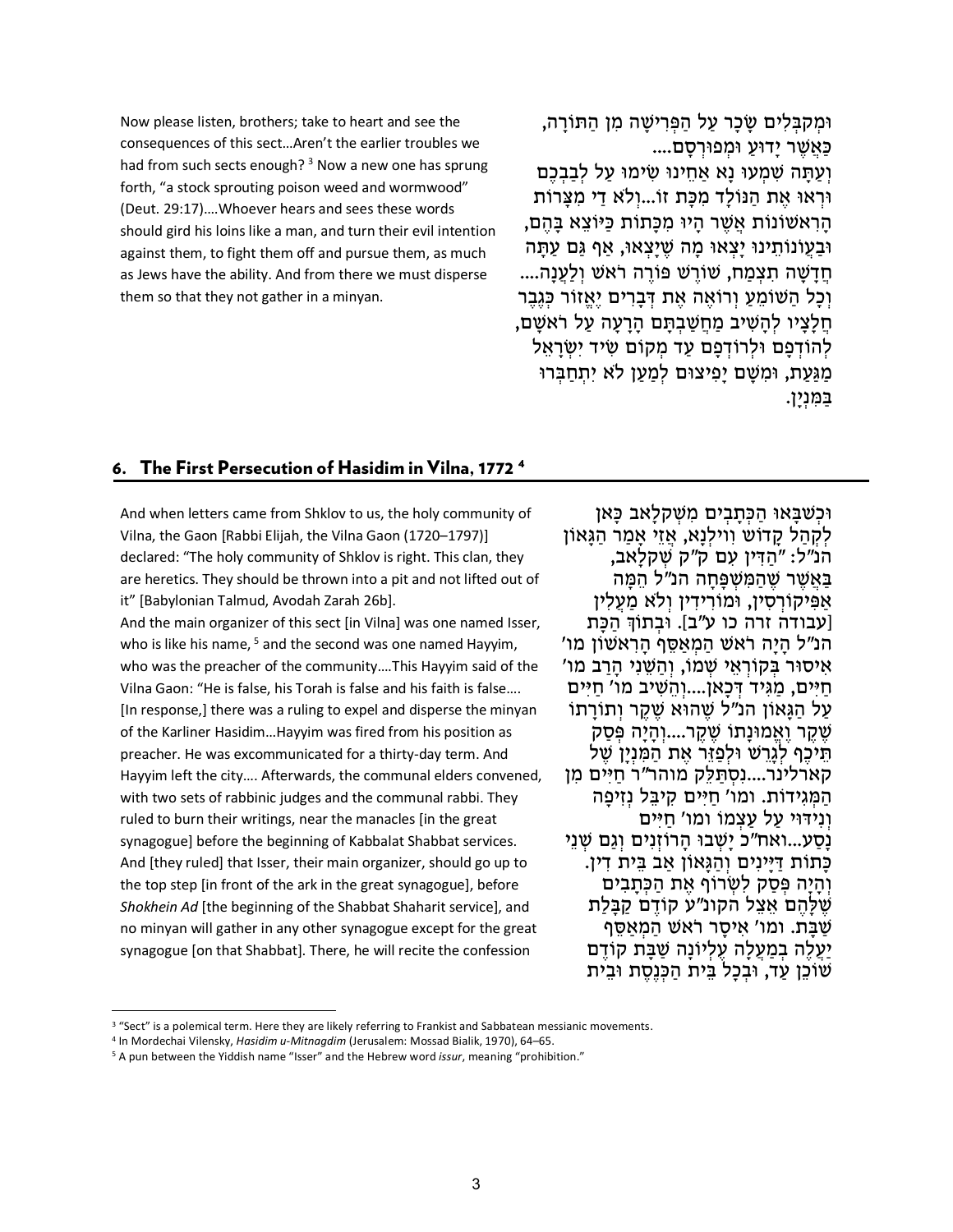as composed by the rabbinic court. And the *shamash* [synagogue administrator] will excommunicate them, and all who joined him.

הַמִּדְרָשׁ לֹא יִהְיֶה שׁוּם מִנְיָן בְּכָאן,<br>רק הַכֹּל יִהְיֵה בְּבֵית הַכְּנֵסֶת וּבְבֵית הַמְּדְרָשׁ הַגְּדוֹל, וְיִתְוַדֶּה כְּפִי הַנּוּסַח אֲשֶׁר יָצָא מִבֵּית דִּין. ואח"כ יַחֲרִים השמש אותם וְכַל הַנְלְוִים אֵלָיו.

#### 7. Yehoshua Heschel Levine, *Aliyot Eliyahu*, 185[6](#page-4-0)<sup>6</sup>

Renowned Torah scholar and Rosh Yeshiva at the Volozhin yeshiva (Lithuania and Belarus, 1812–1883). Aliyot Eliyahu was the first book written about the Vilna Gaon and is the source of much of what we know about him.

All his virtues were the consequence of his diligence…He took upon himself never to sleep more than two hours in a single day….He never walked four cubits without [a book of] Torah and Tefilin, and never engaged in idle conversation….If one of his sons [who lived in other cities] came to visit him, he would greatly rejoice, not having seen him for a year or two, but he would not ask him about his material welfare. After he [the son] rested from his journey for an hour, he [Rabbi Elijah] would hasten him to return to his studies, and would say: "On the road, you were idle from study; you will make it up in my house."

Behold my brother, how great is the spiritual delight and sweetness of the God-fearing, who leave the ways of this world and its affairs to labor in the [study of] Torah and the commandments!

There did not arise like him in his [explication of] Torah, in his numerous compositions on the written Torah, the Oral Torah, and the secrets of the Torah. He composed more than seventy volumes.

תִּרְאָה שִׁכּוּלִם בַּאוּ בִּתְכַלִית הַחֲרִיצוּת....קִיבֶּל עַל עַצְמוֹ כִּל ימיו שִׁלֹּא לִישַׁן יוֹתֵר ב' שַׁעוֹת בִּמְעַת לַעֵת....מֵעוֹדוֹ לֹא הַלַןּ ד' אַמוֹת בְּלֹא תוֹרַה וּתִפִילִין, וְלֹא שָׂח שִׂיחַה בְּטֶלַה מִיַּמַיו...וְאִם בַּא אחד מִבּניו בּגִבוּלוֹ, גִּם כִּי הגדִיל השמחה כּי לא ראה אוֹתוֹ שִׁנָה אוֹ שָׁנַתִיִּים, אֶפֶס לֹא שַׁאַל אַוֹתוֹ עַל עָנְיַן פַּרְנַסֻתוֹ, וְכַאֲשֶׁר נַח מִדַּרְכּוֹ שִׁיעוּר שַׁעַה אַחַת, מַהֶר יְמַהֲרֵנוּ שׁוּב לִקְבּוֹעַ סֵדֵר לִימּוּדוֹ. וְכֹה אַמַר: בַּדֶּרֶךְ, בִּטַּלְתַּ מִלְהַשָּׁלִים שִׁיעוּר סֶדֶר לִימּוּדְךָ, הוּא יְשׁוּלַם בִּבֵיתִי.

ּרִּאֵה אַחִי וְהַבִּיטַה, מַה רַב טוּב הַעוֹנֵג וְהַעֲרֵבוּת בְּנַפְשׁוֹת הַיְרֵאִים הַעוֹזְבִים דִּרְכֵי עוֹלִם הַזֶּה וַעֲסַקֶיה לִעֲמוֹל בַּתּוֹרָה וּבַמְּצְווֹת...לֹא קַם כַּמוֹהוּ בִּתוֹרַתוֹ בִּרְיבּוּי חִיבּוּרִיו בַּתּוֹרָה שֶׁבַּכְתֵב וְשֶׁבְּעַל פֶּה וּבַנִּסְתַּרוֹת, חִיבֵּר יוֹתֵר מִשְׁבִעִים כְּרַכְים.

<span id="page-4-0"></span><sup>6</sup> Vilna, 1871; accessible at[: http://hebrewbooks.org/14220,](http://hebrewbooks.org/14220) 14, 15, 17, 25.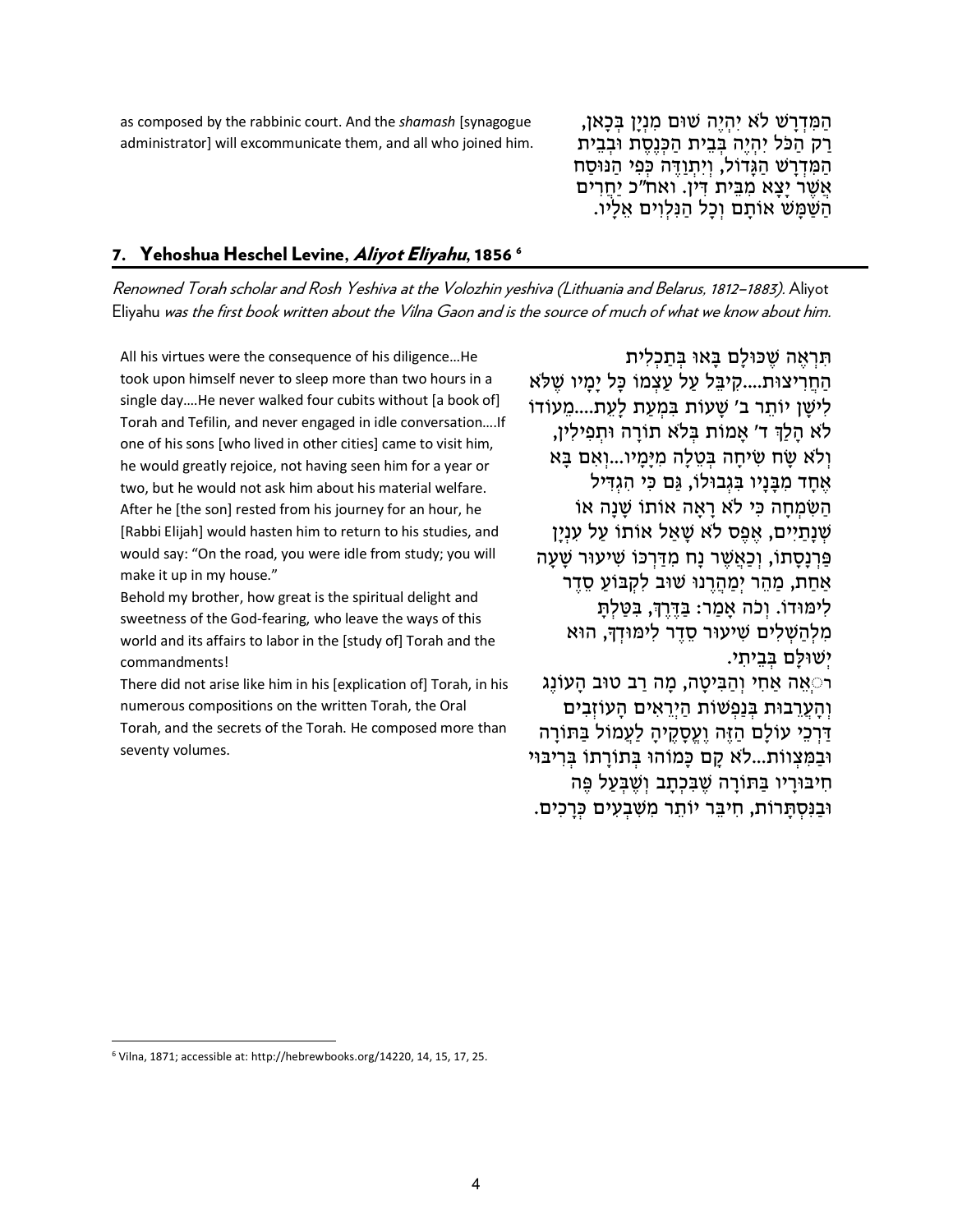# 8. Rabbi Ya'akov Yosef of Polnoye, Toldot Ya'akov Yosef, 1[7](#page-5-0)80<sup>7</sup>

Disciple of Rabbi Israel Ba'al Shem Tov and author of the first published Hasidic book (Ukraine, 1710–1784).

The purpose of the entire Torah and the mitzvot, the reason they were given, is in order that one can have the privilege of attaching oneself to God, may He be blessed, as it is written "to Him shall you hold fast" (Deuteronomy 10:20). But with the passing of the years, hearts have grown smaller, and people fail to understand this matter. Instead they make the Torah into a crown with which to aggrandize themselves (see Avot 4:5), and to glorify themselves….When one learns a single law, one glorifies oneself a bit, and when one learns more, one glorifies oneself more….Behold the Talmudic scholars who break their footsteps going from city to city [to study Talmud]….This explains the verse "Why do you break, and stray even further: (Isaiah 1:5). The more they break their footsteps to go to a yeshiva to study, the more they stray and distance themselves from God.

תֵּכְלִית כַּל הִתְּוֹרָה וְהִמֵּצְוֹת, לְאֵ נִיתְּנוּ אַ כִּדִי שִׁיזָכֵּה לִידְבַּק בּוֹ יִתְבַּרְךְ, כַּמוֹ שִׁ כַּתוּב: "וּבוֹ תדִבַּק" (דברים י, כ)....וּבִרבּוֹת הֹשִׁנִים נִתְמַעְטוּ הַלָּבְבוֹת להבין וּלְהִשׂכּיל ע"ד הנ"ל, רק לעַשׂוֹת מֵהַתּוֹרָה עֵטֲרָה לְהְתְגַּדֵּל בַּהֶם וּלְהִ תְ פָּ אֵ ר בָּ הֶ ם....וּכְ שֶׁ לּוֹמֵ ד הֲלָכָה אַחַת מִתְפַּאֵר מִעַט, וּכִשֶׁלּוֹמֵד יוֹתֵר מִתְפָּאֵר יוֹתֵר....וְהִנֵּה הַתַּלְמִידֵי חֲכָמִים הַמְכַתְּתִין רַגְלֵיהֶם לֵילֵךְ מֵעִיר לעיר....וּבַזָּה יוּבַן :עַל מַה תִּכּוּ [עוֹד תוֹסִיפוּ סַרָה] (ישעיה א, ה), שֶׁמְכַתְּתִין רַגְלֵיהֶם לֵילֵךְ בִּישִׁיבַה לְלְמוֹד, עוֹד תוֹסִיפוּ סַרַה לְהָתְרַחֵק וְלַסוּר מֵה' יִתבָּ רַ �.

# 9. Rabbi Shneur Zalman of Liady, Letter to a Supporter of Hasidism Living in the Anti-Hasidic Community of Shklov, 1787 [8](#page-5-1)

Founder of Chabad Hasidism (Lithuania and Russia, 1745–1813).

While I don't know you, and have never seen you, I have heard about you—that the spirit of the Lord moves you, and that you did not join the laughers and mockers of those who wish to serve the Lord truly, with "service of the heart—that is prayer" (Babylonian Talmud, Ta'anit 2b). Their hands are uplifted with regard to Torah [study] and acts of kindness, and I truly wish this for them forever. But they transgressed teachings and violated laws by gathering together to issue a decree banning prayer different from their own—that one should pray in haste, without any movement or raising of the voice….

Those who say that prayer is [merely] a rabbinic commandment [i.e., not a commandment from the Torah]

הִנֵּה אַף כִּי לֹא יִדַעְתְּיהוּ וְלֹא אַכְּיר מַרְאֲהוּ, אַךְ שֶׁמַע אֹזֶן שָׁמַעָתְּיו אֲשֶׁר רוּח ה' נוֹסְסָה בוֹ, שֵׁלֹּא לַעֲמוֹד בְּסוֹד מְשַׂחֲקִים הַמַּלְעְיגִים בַּחֲפָצִים לַעֲבוֹד אֶת ה' בֵּאֱמֶת בַּעֲבוֹדָה שֶׁבַּלֶּב זוֹ תִּפְילַה (תענית ב, ע"ב). כִּי יַדָם רִמְה בַּתּוֹרָה וּגְמִילוּת חֵסַדִים, וּמִי יִתֵּן זֶה לַהֶם בֵּאֱמֶת כַּל הַיַּמְיִם. אַךְ עַתָּה עָבָרוּ תּוֹרוֹת חַלְפוּ חוֹק בְּהִוּסָדִם יַחִד עָלִי לְגְזוֹר גְּזֵירַת שָׁמַד עַל הַתְּפִילַה, לְהִתְפַּלֶל כְּמוֹתֵם דַּוְוקא – בְּחִפָּזוֹן בְּלִי שׁוּם תְּנוּעָה וַהֲרָמַת קוֹל....

<span id="page-5-0"></span><sup>7</sup> Jacob Joseph of Polnoyye, *Toldot Ya'akov Yosef* (Jerusalem: Agudat Bet Vielipoli, 1973), Vol. 1, 124.

<span id="page-5-1"></span><sup>8</sup> In Mordechai Vilensky, *Hasidim u-Mitnagdim* (Jerusalem: Mossad Bialik, 1970), 299–300.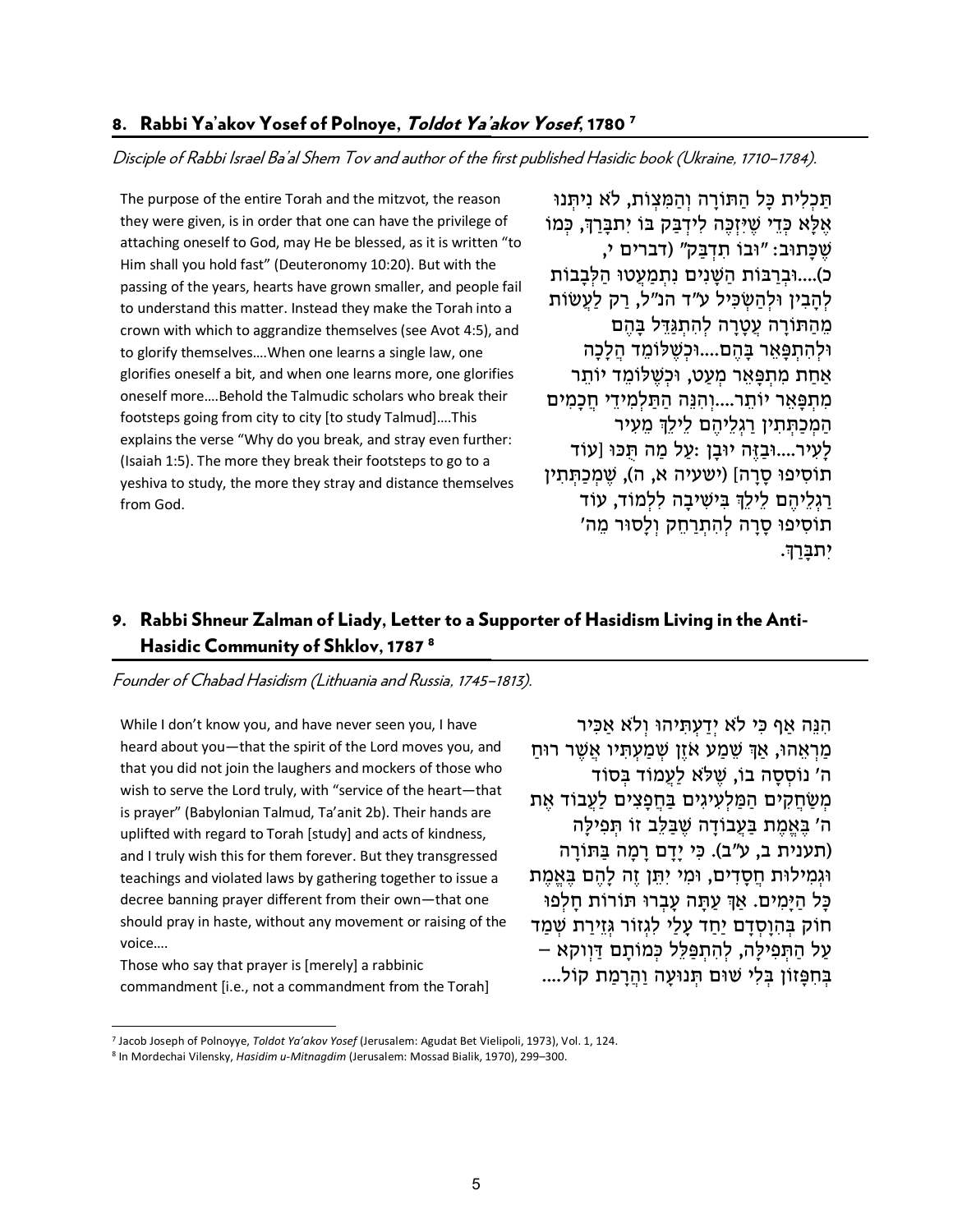have never seen light. For while the wording of the liturgy and its recitation three times a day are indeed rabbinic commandments, the matter of prayer is the foundation of the entire Torah. Namely, to know God, recognize His greatness and splendor…to love God, to attach oneself to Him, and to His Torah, and to desire His commandments. This objective is achieved in our times through the recitation of the morning Psalms, the Shema, and the blessings before it and after it—out loud, and with a voice that arouses intention of the heart….Anyone close to God, who has tasted the flavor of prayer a single time, will understand that without it, you cannot even begin to serve God truly, instead [your service] will be "a commandment of human beings, learned by rote" (Isaiah 29:13).

ו◌ְגַם הָ אוֹ מְ רִ ים תְּ פִ ילָּ ה מִ דְּ רַ בָּ נָן �א רָ אוּ מְאוֹרוֹת מִימֵיהֵם. כִּי אַף שֶׁנּוּסַח התּפילה וּמנינהּ ג' פּעמים בּיּוֹם הוּא מִדִּרְבֵּנַן, עִיקֶר עָנְיַנַהּ מַהוּתַה הוּא יְסוֹד כָּל הַתּוֹרַה, לַדַעַת אֶת ה' לְהַכִּיר גַּדְלוּתוֹ וְתִפְאַרְתּוֹ...לְאַהֲבָה אֶת ה' וּלְדַבְקָה בּוֹ וּבְתוֹרַתוֹ וְלַחְפּוֹץ מְאוֹד בְּמִצְווֹתַיו, אֲשֶׁר כִּל עָנְיַן זֶה נַעֲשָׂה לְנוּ בַּזְּמַן הָזֶה עַל יְדֵי אֲמִירַת פְּסוּקֵי דְזָמְרַא, וּבִרְכוֹת קְרִיאַת שִׁמַע, לְפְנֵיהָ וּלְאַחֲרֵיהָ בְּפֶה מַלָּא וּבְקוֹל מִעוֹרר כּוונת הלִב....כִּל הִקְרוֹב אַל ה' וטעם טעם בּתּפילה פּעם אחת, יבין וְיַשְׂכִּיל כִּי בַּלְעָדָהּ לֹא יַרִים אִישׁ אֶת יִדוֹ וְאֶת רַגְלוֹ לַעֲבוֹד ה' בֶּאֱמֶת, כִּי עִם מִצְוַת אֲנַשִׁים מְלוּמֵדָה (ישעיה כט, יג).

# 10. Rabbi Hayyim of Volozhin, *Nefesh Ha-Hayyim*, Introduction to Gate 4, Chapters 2, 4, 6 <sup>[9](#page-6-0)</sup>

Prime disciple of the Vilna Gaon and founder of the Volozhin yeshiva (Belarus, 1749–1821).

A person's worshiping God with a pure heart can lead him to arrogance. He will look down at someone who does not pray with pure thoughts, who keeps all the commandments written in God's Torah, but without *deveikut*. All the more so, if such a person sees someone studying Torah, and thinks that he is not learning for its own sake, he will sneer at him. Such an attitude is a grave sin. For truly…anyone who performs mitzvot as God commanded us in the Written and Oral Torah, even without *deveikut*, is called a servant of God, and is beloved by Him.

The person who studies God's Torah, not for its own sake—although he has not reached the highest level, should not be disdained, even in one's heart. On the contrary, every Jew should show him respect….Even a person whose Torah study is not for its own sake, but for some ulterior motive, will be rewarded by God. As long as it is not done for the sake of strife, about which our Sages said "It would have been better had his placenta

גִּם תִּוּכַל לִגְרוֹם לְאִדָם הַהְתְנַשְׂאוּת בַּלֶּב, מֵאָשׁר הוּאַ עוֹבִד אוֹתוֹ יִת' בַּטְהרת הִלֶּב שִׂיקֵל בְּעֵינִיו חִס וְשָׁלוֹם אִם יִרְאֶה מִי וְמִי שֶׁאֵין עִנְיַנֵי עֲבוֹדַתוֹ לו' ית' בְּמַחֲשָׁבַה טְהוֹרָה, וּמְקִיֵּים כְּכַל הַכַּתוּב בְּתוֹרִת ה' בְּלֹא דְּבֵיקוּת. וְכַל שֶׁכֶּן כְּשֵׁיִּרְאֶה אֵיזֶה אִישׁ עוֹסֶק בְּתוֹרת ה' וְיִתְבּוֹנֵן עָלִיו שֶׁהוּא שֶׁלֹּא לִשְׁמַהּ, יִתְבַּזֶּה בְּעֵינַיו מִאוֹד חַס וְשַׁלוֹם. וְהוּא עִנִין פּלילי הרחמן יצילנוּ. כִּי בְּאֱמֶת...כַּל הַמְקַיֵּים מִצְוַת ה' כְּכַל אֲשֶׁר צִיוַנוּ בְּתוֹרַתֶנוּ הַקְדוֹשָׁה שֶׁבְּכְתַב וּבְעַל פֵּה אַף בִּלֹא דְּבֵיקוּת נִקְרַא גַם כֵּן עוֹבֵד אֱלֹהִים, וְאָהוּב לְפְנֵיו יְתְבַרְךָ. וְכֵן הָאָדָם הָעוֹסֵק בִּתוֹרַת ה' אֲפִילוּ שֵׁלֹּא לִשְׁמַהּ, אִם כִּי וַדַּאי עֵדַיִין אֵינוֹ בַּמֵּדְרֵגְה הַגְּבוֹהַה הַאֲמִיתִית, אַמְנַם חֲלִילַה וַחֲלִילַה לְבַזּוֹתוֹ אֲפִילוּ בַּלֶּב, וְאַדְרַבָּא כַּל אִישׁ

<span id="page-6-0"></span><sup>9</sup> Reprint of Vilna 1874 edition (accessible at: http://hebrewbooks.org/14565), 85–88, 90.